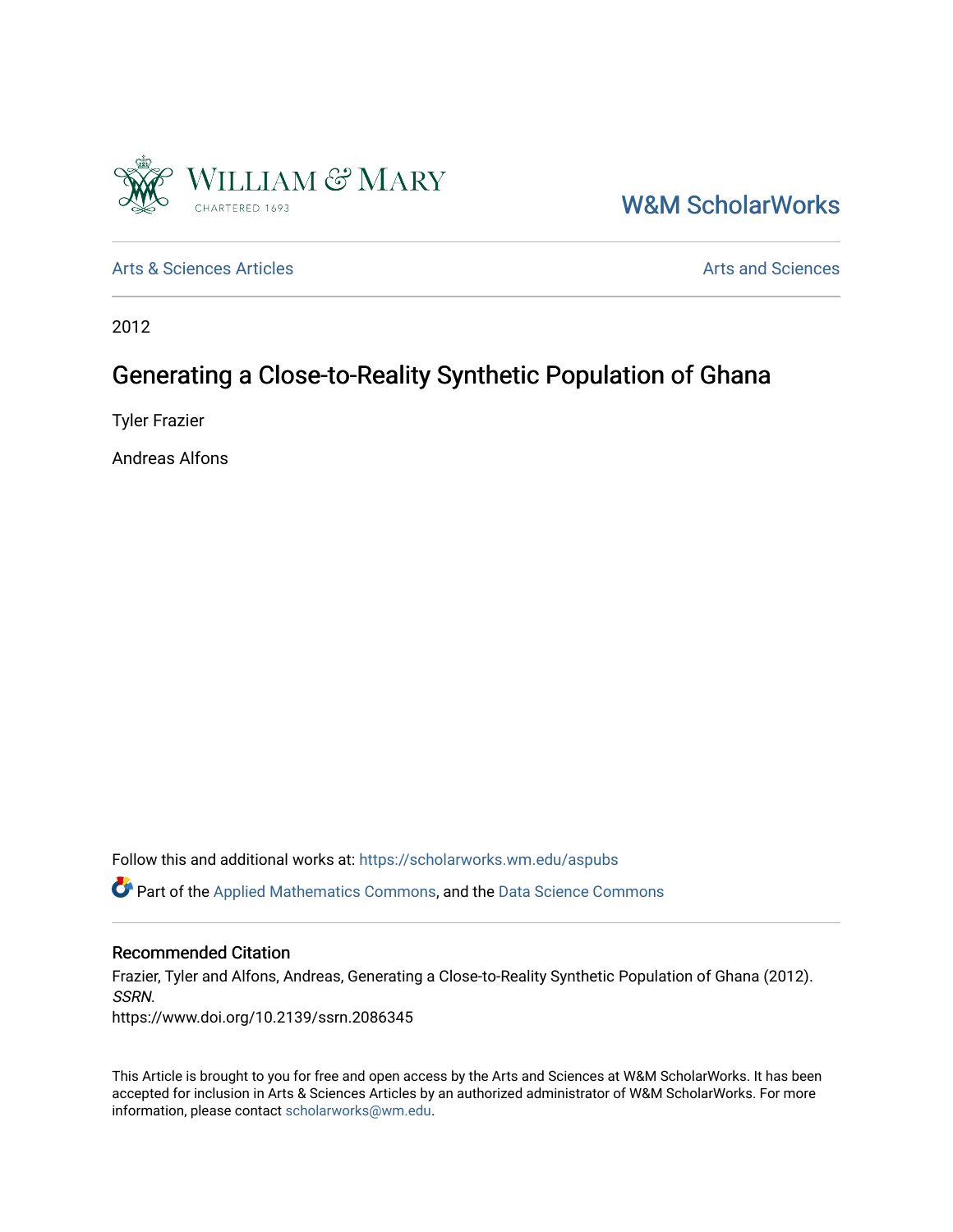# Generating a Close-to-Reality Synthetic Population of Ghana

Tyler Frazier∗†and Andreas Alfons‡

#### Abstract

The purpose of this research is to generate a close-to-reality synthetic human population for use in a geosimulation of urban dynamics. Two commonly accepted approaches to generating synthetic human populations are Iterative Proportional Fitting (IPF) and Resampling with Replacement. While these methods are effective at reproducing one instance of the probability model describing the survey, it is an instance with extremely small variability amongst subgroups and is very unlikely to be the real population. IPF and Resampling with Replacement also rely on pure replication of units from the underlying sample which can increase unrealistic model behavior. In this work we present a sequential logic for estimating variables using multinomial logistic regressions and the conditional probabilities amongst each variable in order to generate combinations which were not represented in the original survey but are likely to occur in the real population. We also present a model based approach to imputing missing observation responses and apply the methodology to the Ghana Living Standard Survey 5 (GLSS5) in order to generate a comprehensive synthetic population for the Republic of Ghana, including such household and person variables as household size, tribal affiliation, educational attainment and annual income, amongst others. The R language and environment for statistical computing was used as well as the packages VIM and simPopulation in developing and executing the code. Contingency coefficients, cumulative distributions, mosaic plots, and box plots are presented for evaluation in order to demonstrate the effectiveness of the new method in its application to Ghana.

## 1 Introduction

One of the major challenges of our increasingly complex and urbanizing modern world is the conflict arising from expressed individual rights such as pursuing economic liberties or democratic freedoms with the need to regulate and control that environment in a manner which maintains social welfare and preserves the common good. Multiagent systems, agent-based models, micro and/or geosimulations are becoming increas-

<sup>∗</sup>Department of Transportation Planning and Telematics, TU Berlin

<sup>†</sup> correspondances to tyler.j.frazier@tu-berlin.de

<sup>‡</sup>ORSTAT Research Center, Faculty of Business and Economics, KU Leuven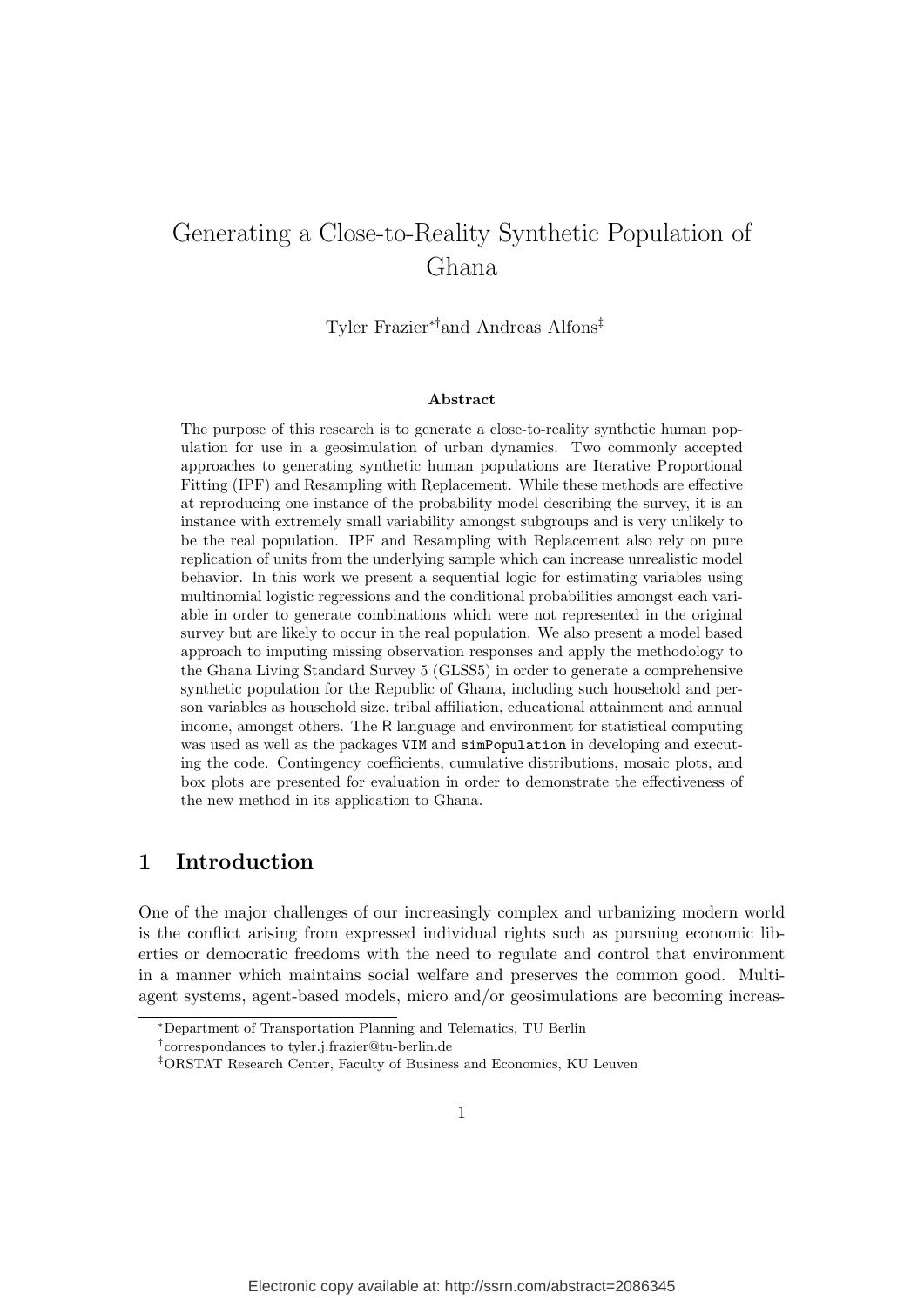ingly accepted approaches to predicting urban dynamics and their intrinsic emergent phenomenon, such as land use and development or transportation activities as they enable stakeholders to visualize large cities and regions as computer animated, scalable, graphical representations comprised of their highly disaggregate parts. Improving the predictive power of a geosimulation likewise improves the ability of stakeholders to 1) understand their urban phenomenon and dynamics and 2) manage and improve governance systems, social services, public infrastructures and other mechanisms which enable and promote a sustainable urban and regional environment. The use of geosimulations within the development context where institutional development has historically been lacking, is of the utmost importance for making lasting and meaningful contributions towards the transformative process of a sustainable urban future (Frazier, 2011b).

A geosimulation is defined here as a collection or series of different demographic, economic, statistical and engineering models which are used to predict urban dynamics and their associated emerging phenomenon in terms of the individual behavior of agents (decisions of persons, households, businesses and institutions) within a defined environment, usually a large city and its region. In order to better understand and predict activities and decisions through different time scales, research serving to integrate short term agent behavior (such as decisions about temporary locations which is generally exhibited as transportation activities in days and weeks) with long term agent behavior (such as decisions about more permanent locations which is generally exhibited as decisions regarding land use over months and years) is becoming increasingly important. Integrating different time scales requires accurate and detailed data, which describes all of the individual agents located throughout a city and region at the beginning point in time of the simulation. This dataset is commonly referred to as the base year data, and Figure 1 presents a schematic overview of some of these datasets, tables and variables used in an urban simulation system. This work presents a method for generating closeto-reality synthetic population data from a survey sample, which is one of the initial steps in the process of constructing and developing a geosimulation. The base year data generated by the presented methodology is used in the Greater Accra Urban Simulation System (GAUSS; Frazier, 2011a), which was contructed within the Open Platform for Urban Simulation (OPUS; Waddell, 2002, 2011).

Due to the size and cost, it is generally not feasible to conduct a census which includes comprehensive and detailed attribute data for a large population such as a mega-city, region or country. A more reasonable approach to creating base year data is to generate a synthetic population from a sample. Generating synthetic data is not only cost effective but it also serves to protect individual and institutional rights to privacy as well as improving the likelihood of receiving authentic data from individual survey observations in the future. Using advanced statistical modeling techniques, it is possible to generate a complete synthetic population with statistical parameters very similar to those of the real population, and thus accurately reflecting the demographics of the real population at the point in time the survey was conducted.

Perhaps the most common and widespread approach to generating a synthetic human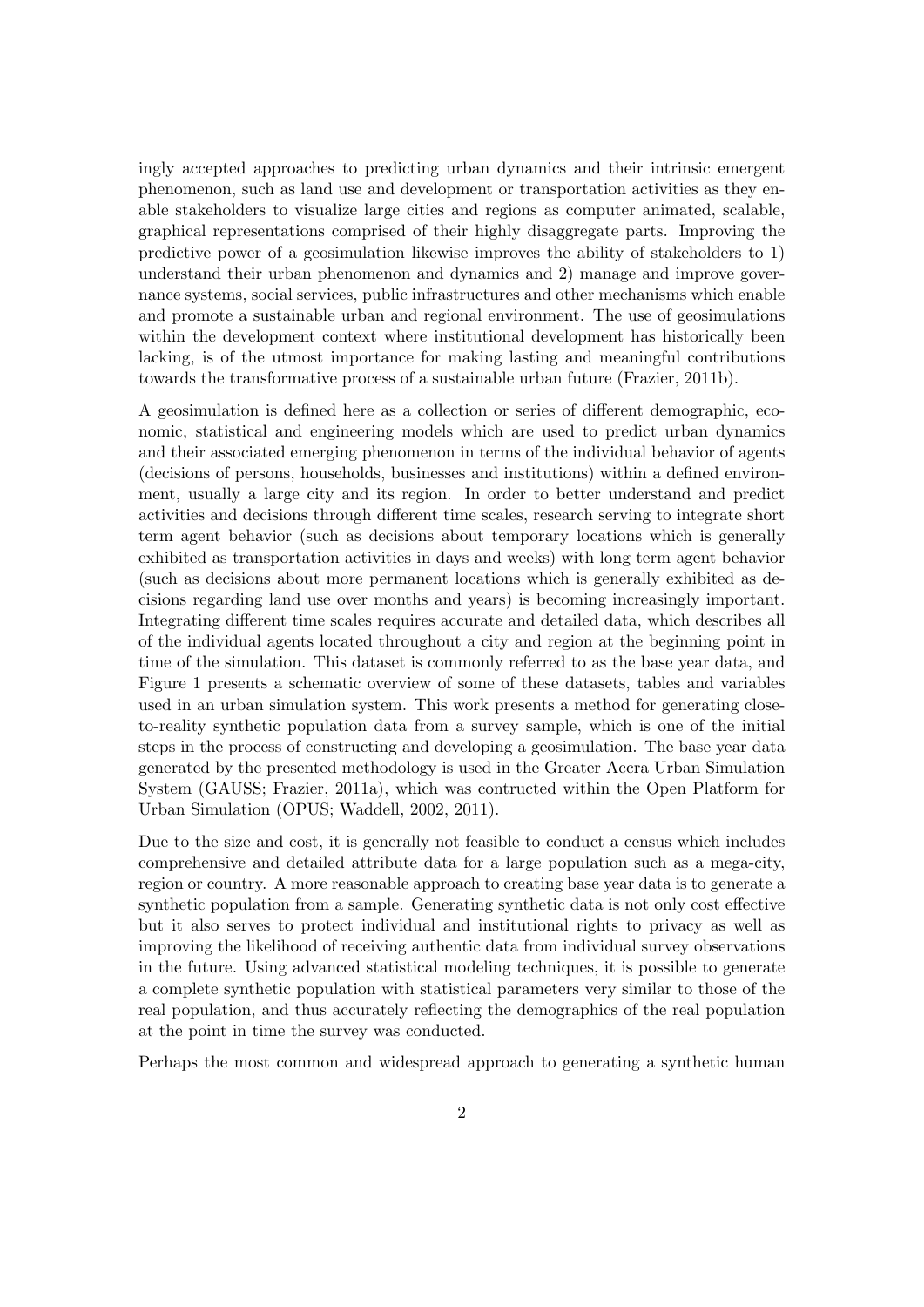

Figure 1: Some of the datasets, tables and variables used as base year data in an urban simulation system.

population for simulating urban dynamics is a method first introduced by Beckman et al. (1996) which combined Iterative Proportional Fitting with a Monte Carlo simulation by integrating detailed but aggregated control variables with generalized data but for more disaggregated target areas. The IPF method yields the constrained maximum entropy for a set of variables by proportionately estimating and controlling the joint and marginal distributions while preserving the survey's correlation structure. Then the procedure samples with replacement complete survey observations to produce a synthetic population with a joint distribution consistent with the constrained maximum entropy (Guo and Bhat, 2007). The IPF method has been traditionally popular in the United States and Europe, where it is common practice to remove sample weights and remove or aggregate specific location identifiers to meet statistical disclosure limitations, since IPF enables generating a plausible synthetic population from primary sampling units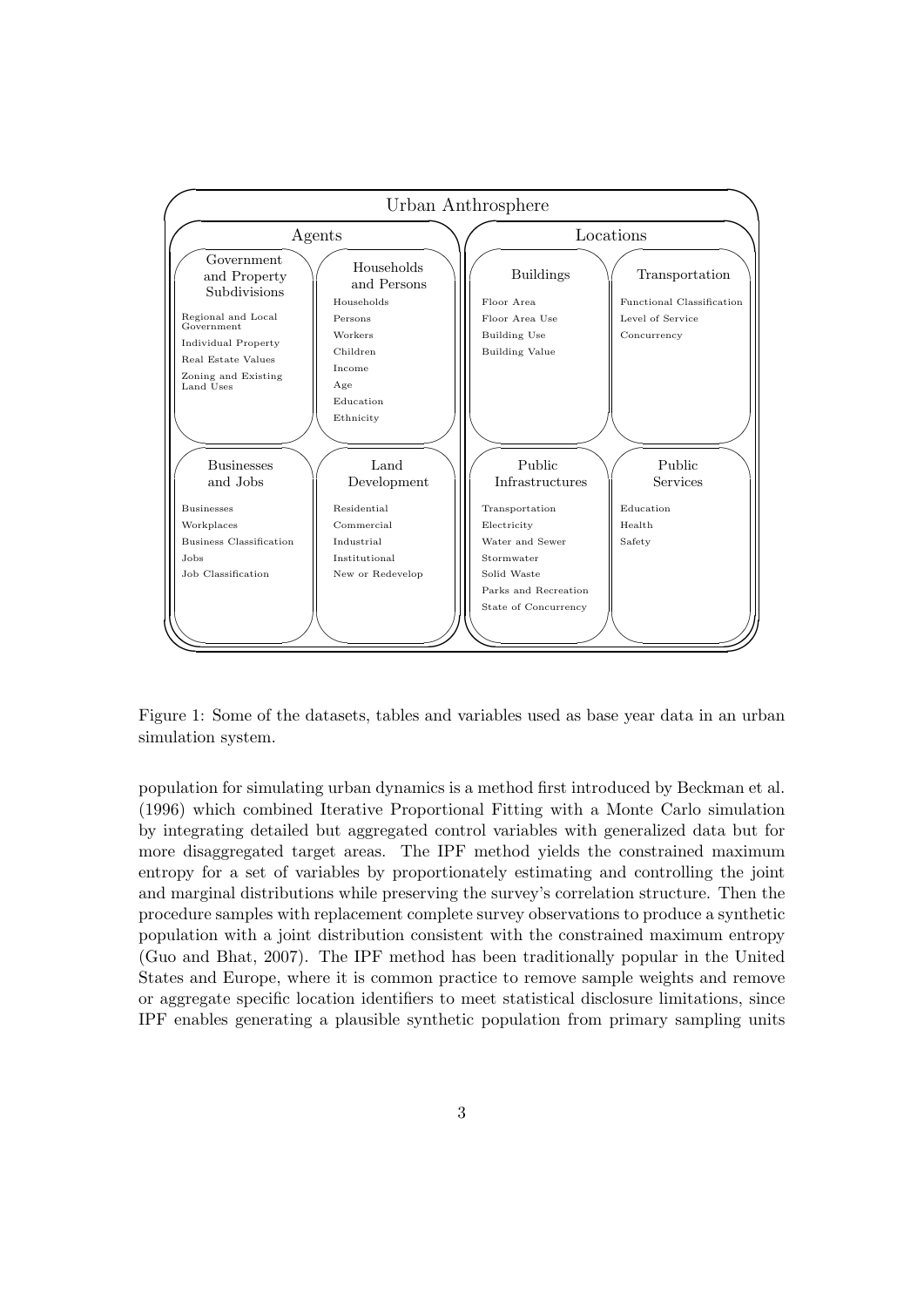without such information.<sup>1</sup>

It has not been demonstrated that the IPF method is capable of generating a synthetic population which is consistent with the sample design used to create the survey. This becomes more evident when attempting to match hierarchical distributions, for example from households and the persons who are members of each household. Several efforts have been made to develop algorithms for matching these distributions such that the observation weights for households, as well as for all persons within those households, are equal (e.g., Ye et al., 2009). Additionally, the IPF method results in a large majority of incorrect zero cell values in the contingency table largely due to the sample size's likelihood for not representing all of the possible combinations of attributes occurring in the real population (the zero cell problem; see Guo and Bhat, 2007). Pritchard and Miller (2009) also recognized the introduction of bias by the "integerization" procedure for rounding counts used in the Monte Carlo simulation when drawing observations from the survey data.

Most IPF research fails to address missing responses within individual survey observations except to delete entire observations with missing values. Conducting a demographic and economic survey for a large population is an incredible task and investment, which due to the logistics will inherently have some missing observations. One reason is because national or regional surveys are conducted in stages, and at each successive stage the number of observations typically reduce in number, leading to missing data when joined to the master file. Additionally, interviewers, data input personnel, or the responder may contribute to the missing data. If we were only considering responses from a single variable then missing data could be dropped, but since we are considering responses from many variables across thousands of respondents, deleting all of the observations that carry missing responses results in a severe loss of information. Deleting an entire observation also implies that cells carrying available information are noncontributory and/or insignificant. Instead of deleting entire observations with missing values, a better strategy for multivariate data sets is to impute missing responses.

A second commonly accepted practice to generating synthetic population is Resampling with Replacement from the survey itself based on the weights and locations. This approach has the advantage of permitting a synthetic population to be generated without making assumptions about the form of the population or its distribution. Like IPF, Resampling with Replacement also suffers from the zero cell problem. Frazier (2011a) provides an example, using the Ghana Living Standard Survey 5 (GLSS5; Ghana Statistical Service, 2008), a two-stage stratified random sample of 8,687 households containing 37,128 persons from 580 enumeration areas, to generate the GAUSS base year data, a synthetic population of 186,593 persons residing in 43,763 households as well as 79,413

<sup>&</sup>lt;sup>1</sup>An alternative and possibly more popular approach in the UK is called hill climbing or combinatorial optimization (e.g., Huang and Williamson, 2001; Ryan et al., 2007; Harland et al., 2012), which randomly populates disaggregated spatial subdivisions with household observations and randomly swaps households across the landscape to match the real and simulated marginals, in accordance with several different proposed algorithms.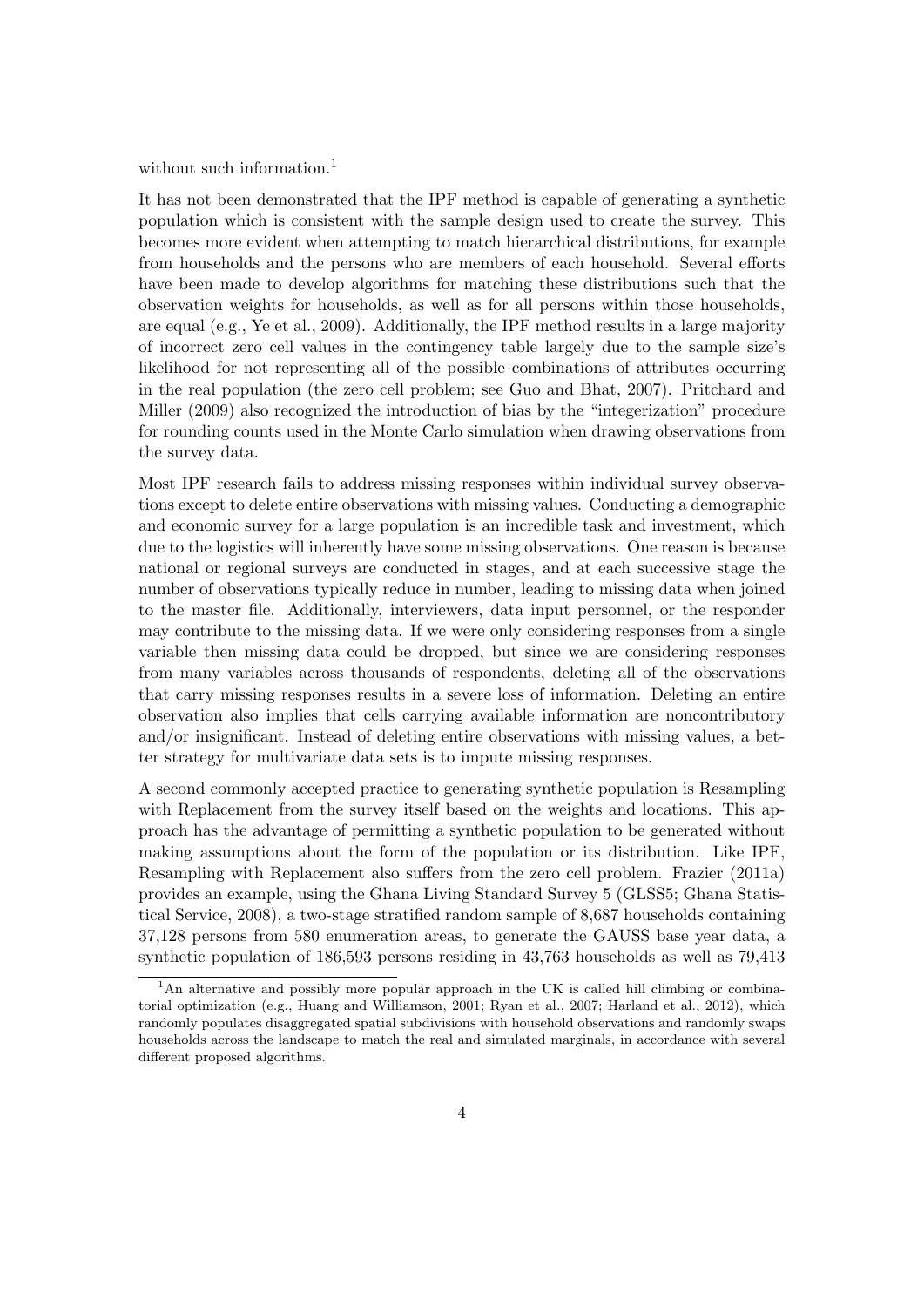jobs throughout Accra's Korle Bu district.

In all of the aforementioned examples, the resulting synthetic data is never comprised of anything more than a combination of the complete observations from the original sample. The real population is far more heterogeneous, and includes many more combinations of possible outcomes than found in the survey. Both IPF and Resampling with Replacement, will generate one instance of the probability model, but it is an instance with extremely small variability of units within subgroups and is very unlikely to be the real population. In order to simulate a population which is close-to-reality, a statistical method is needed which is capable of generating combinations which were not represented in the original survey but are likely to occur in the real population. The framework of generating a close-to-reality synthetic population by drawing from conditional distributions was first presented by Münnich and Schürle (2003); Münnich et al. (2003), and was later significantly modified and extended to estimate the conditional distributions via multinomial models by Alfons et al. (2011), motivated by an application to EU-SILC data. In this work we extend and apply this sequential logic for estimating variables using multinomial logistic regression models to the Ghana Living Standard Survey 5 (GLSS5) in order to simulate a close-to-reality population of the Republic of Ghana.

Finally we conclude our introduction by distinguishing between original survey data and generating synthetic survey data. Rather than devising an algorithm which attempts to unmask the intentionally encrypted sample design or invest significant amounts of time into building institutional capacity for gaining access to original, raw survey data, a preferable method was first discussed by Rubin (1993), to generate fully synthetic microdata sets using multiple imputation which not only provide researchers and modelers with weights and locations, but also preserves the identity of the respondent. Raghunathan et al. (2003) and Reiter (2009) develop and extend the methodology for generating synthetic sample data from a survey, which is likely the preferable methodology going forward since it meets Statistical Disclosure Limitations as well as provides the capability to generate a close-to-reality synthetic population.

# 2 Methodology

The GLSS5 has been provided by the Ghana Statistical Service as Stata files (.dta) and the raw data have been imported to R (R Development Core Team, 2011). Then several modifications to the original data have been made with regard to new variables needed, simplifying variables by aggregation, and in some instances editing raw data responses based on conclusions drawn from the survey's logic. The variables household size and annual income were added by calculations from the existing dataset; in the instance of annual income, the amount was normalized from different periods of payment and converted from old to new Ghana Cedis. The variables for ethnicity and occupation were aggregated in order to simplify the numerous response categories in accordance with the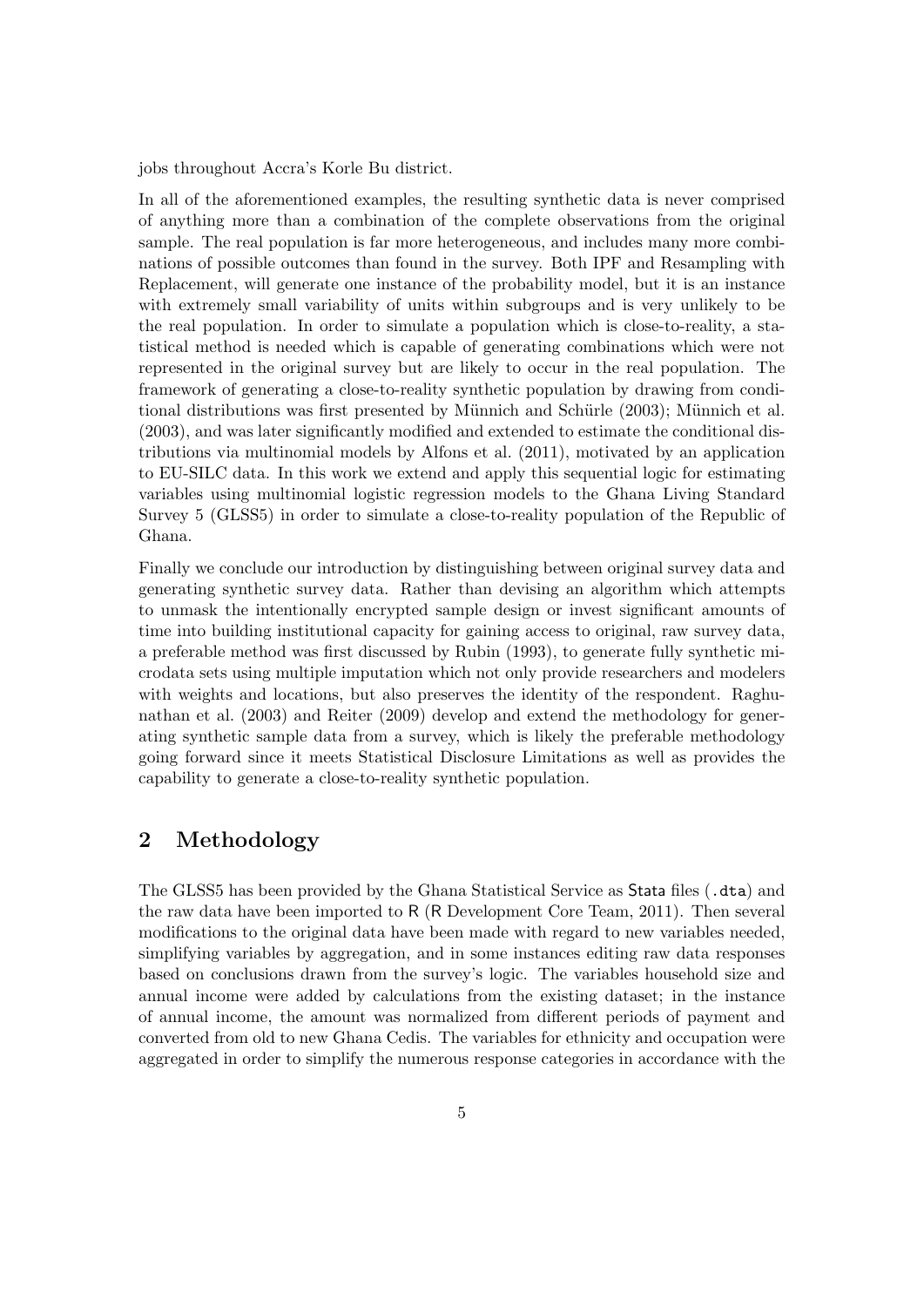| Variable               | No. Observations      | Type            | No. Outcomes   |
|------------------------|-----------------------|-----------------|----------------|
| Region                 | 37,128                | Macro Strata    | 10             |
| Cluster                | 37,128                | Micro Strata    | 580            |
| Sex                    | 37,128                | Categorical     | $\overline{2}$ |
| Age                    | 37,128<br>Categorical |                 | 21             |
| Household Relationship | 37,128                | Categorical     | 10             |
| Household Size         | 37,128                | Categorical     | 29             |
| Nationality            | 37,128                | Categorical     | 11             |
| Tribal Ethnicity       | 37,128                | Categorical     | 10             |
| Religion               | 37,118                | Categorical     | 11             |
| <b>Highest Degree</b>  | 36,656                | Categorical     | 16             |
| Occupation             | 29,334                | Categorical     | 11             |
| Annual Income          | 23,498                | Semi-Continuous |                |

Table 1: Variables from the Ghana Living Standard Survey 5.

data provided by the ISSER / Yale University code book (Economic Growth Center, Yale University and Institute of Statistical, Social and Economic Research, University of Ghana, Legon, 2009). Upon completion of the modifications for each of the three sections, the data was merged into a single R object.

Table 1 lists each variable used in this work as well as the number of observations for each as found in the original survey data. Popular approaches for impuation in multivariate data are distance-based methods such as k-nearest neighbor (kNN), or model-based methods using regression techniques. The kNN approach is popular but has some limitations when data has outliers, is skewed or has multimodal distributions, all of which are frequent situations with practical data sets. For this reason, model-based imputation, which applies regression methods to the EM-algorithm's iterative procedure of estimating, adapting and re-estimating, have been increasing in popularity. However, model-based imputation typically requires much more computation time than distancebased methods, in particular for large data sets. The R package VIM provides functions for kNN imputation based on a variation of the Gower distance (Gower, 1971), which is suitable for complex survey data, as well as the iterative robust model-based imputation (IRMI) algorithm by Templ et al. (2011). In addition, it also includes several other practical tools for visualizing missing survey responses (see Templ et al., 2012). Due to the large number of observations in GLSS5, the results in this paper are based on kNN imputation using the implementation in VIM. Once the GLSS5 has been edited and missing values imputed, a data set of 37,128 observations, each with a complete set of responses, has then been prepared in order to apply the methodology of Alfons et al. (2011) for generating a synthetic population of Ghana.

Using the sample weights the Ghana Statistical Service has provided for households (and persons), we begin generating our synthetic population with computing the expansion factors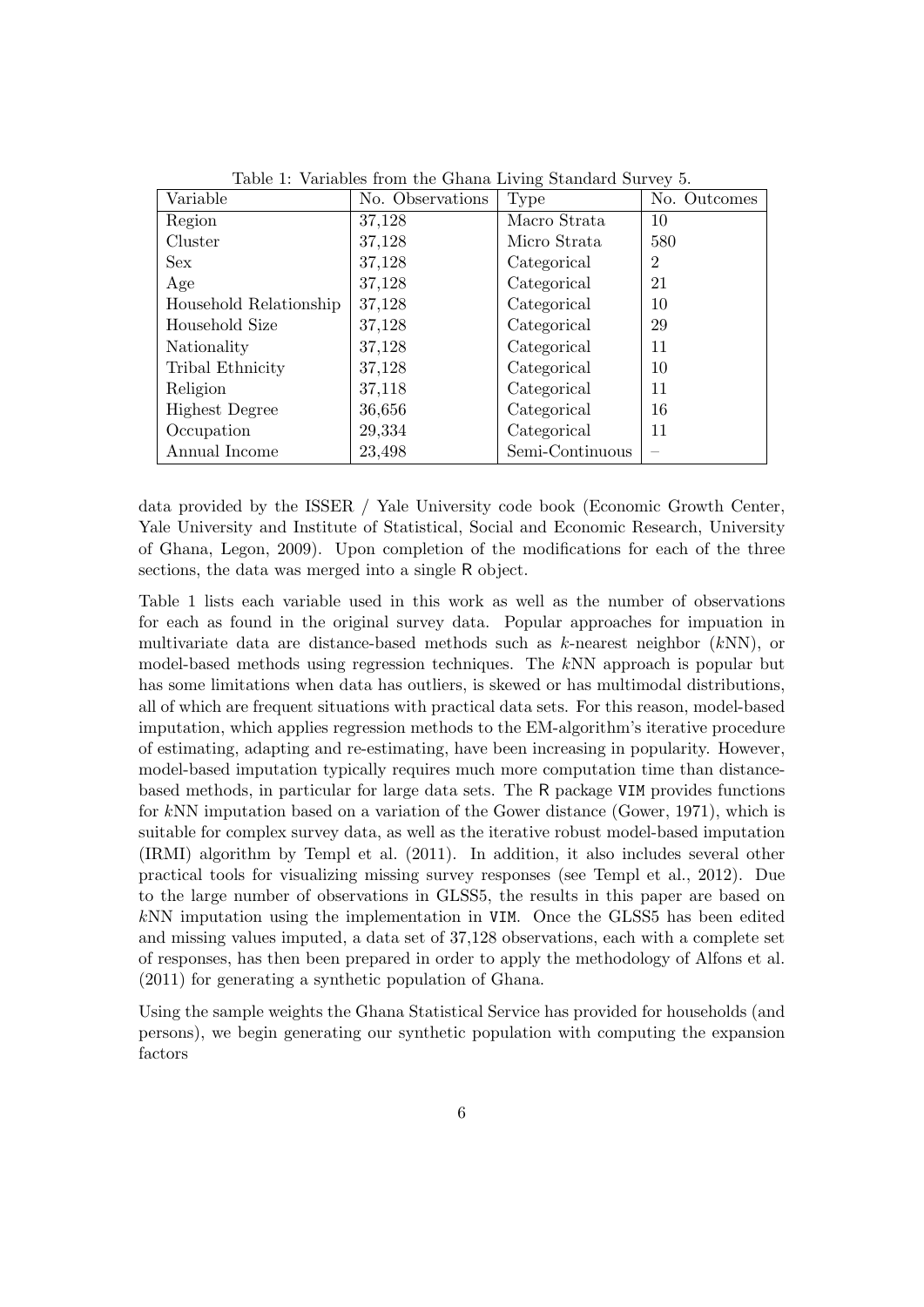Table 2: Categorized variables created for use as predictors during the simulation.

| Variable      | Categories                                                                |
|---------------|---------------------------------------------------------------------------|
| Age Category  | $[0,6], (6,8], (8,10], (10,12], (12,14], (14,16], (16,18], (18,20],$      |
|               | $(30,35], (35,40], (40,45], (45,50], (50,55], (55,60], (60,65], (65,70],$ |
|               | (70, 75], (75, 80], (80, 99)                                              |
| Annual Income | $[0], (0, 50], (50, 80], (80, 156], (156, 312], (312, 600], (600, 1040],$ |
| Category      | $(1\,040, 1\,800], (1\,800, 2\,600], (2\,600, 4\,160], (4\,160, 7\,680],$ |
|               | (7680, 13000), (13000, 38400), >38400                                     |

$$
\hat{M}_{kl} := \sum_{h \in H_{kl}^S} w_h \tag{1}
$$

where  $\hat{M}_{kl}$  is the number of households in region k with household size l as estimated by the summation of all weights  $w<sub>h</sub>$  for each household h found in the corresponding index set of households  $H_{kl}^S$  from the GLSS5.

Since no information is yet available on the population level, a basic household structure needs to be resampled with replacement from the survey data. With a very small number of variables that have a limited number of possible responses, it is still likely that all unique response combinations occurring in the real population are represented in the sample.<sup>2</sup> Additionally, resampling basic information from survey households serves to prevent unrealistic structures in the synthetic population. For each population household  $h$  in region  $k$  with household size  $l$ , our next step is therefore to select a survey household  $h' \in H_{kl}^S$  with probability  $w_{h'}/\hat{M}_{kl}$  and set the population household structure (given by the variables age, sex and household relationship) to

$$
x_{hij}^U := x_{h'ij}^S, \qquad i = 1, \dots, l,
$$
\n(2)

where  $x_{hij}^U$  denotes the value of person i from household h in variable j for the population data, and  $x_{h'ij}^S$  is defined accordingly for the sample data. Note that for the remaining steps, the variable age is then categorized as indicated in Table 2 to avoid having too many possible combinations of outcomes among the categorical variables.

With the addition of each new categorical variable, the number of potential combinations of responses increases exponentially, and the likelihood that resampling complete observations will be capable of realistically capturing conditional probabilities decreases. In order to accurately generate combinations which are likely to occur in the real population but do not appear in the survey dataset, the conditional distributions amongst variable responses are estimated via multinomial logistic regression models. In the following, the basic procedure to generate the variables nationality, ethnicity, religion,

<sup>2</sup> assuming a relatively large sample size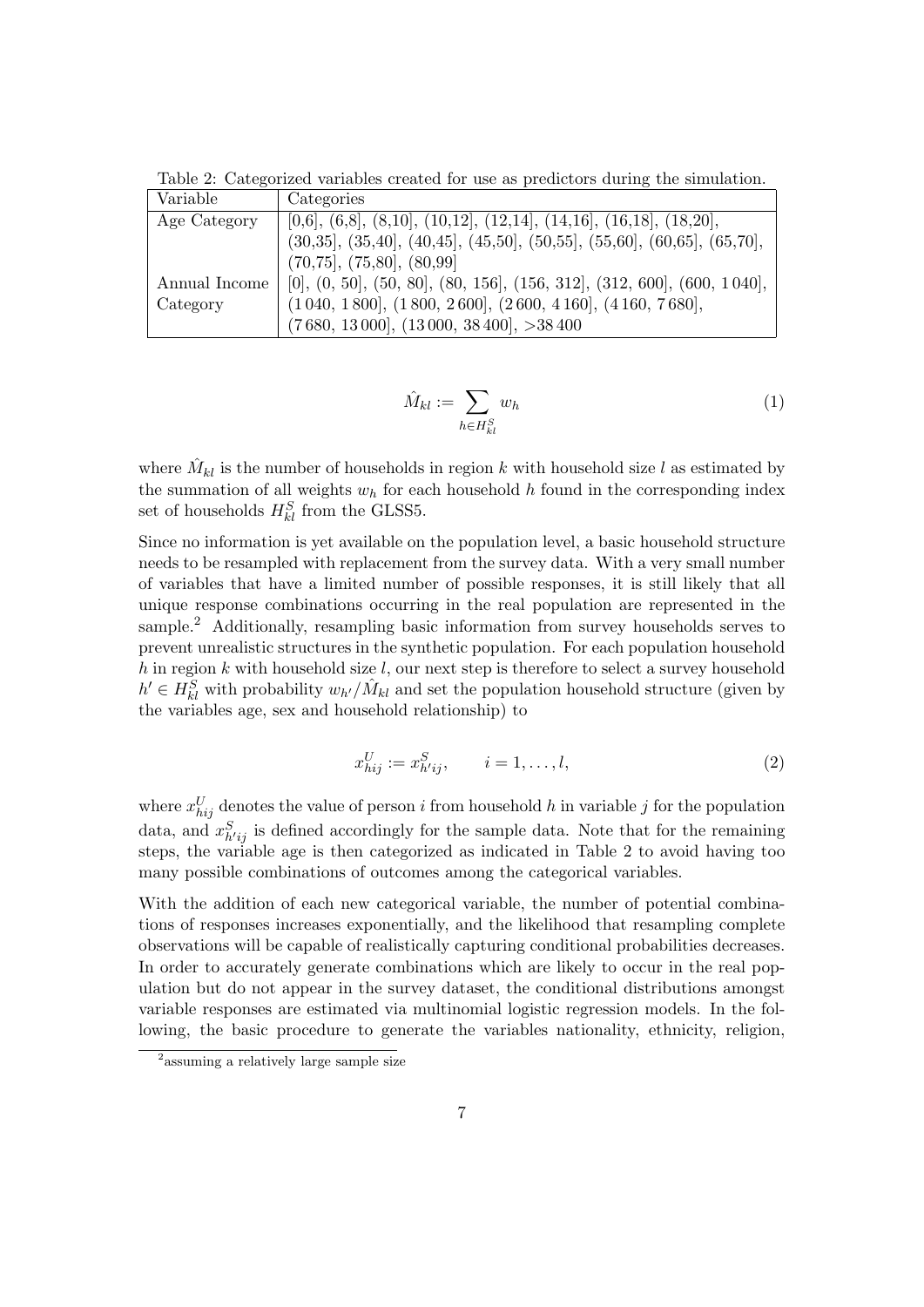highest degree and occupation is described. We use age category, sex and household size as predictors in the multinomial models, with each new variable being iteratively added to the predictors for the generation of the remaining variables. Furthermore, separate models are fitted for each region to better account for regional heterogeneities. With  $x_{ij}^U$  denoting the value of population individual i in the response variable and  $x_{i1}^U, \ldots, x_{i,j-1}^U$  denoting the corresponding values in the predictors, the conditional probabilities  $p_{ir}^{\vec{U}} := P(x_{ij}^U = r | x_{i1}^U, \dots, x_{i,j-1}^U)$  are estimated by

$$
\hat{p}_{i1}^U := \frac{1}{1 + \sum_{r=2}^R \exp(\hat{\beta}_{0r} + \hat{\beta}_{1r} x_{i1}^U + \dots + \hat{\beta}_{j-1,r} x_{i,j-1}^U)},
$$
\n
$$
\hat{p}_{ir}^U := \frac{\exp(\hat{\beta}_{0r} + \hat{\beta}_{1r} x_{i1}^U + \dots + \hat{\beta}_{j-1,r} x_{i,j-1}^U)}{1 + \sum_{r=2}^R \exp(\hat{\beta}_{0r} + \hat{\beta}_{1r} x_{i1}^U + \dots + \hat{\beta}_{j-1,r} x_{i,j-1}^U)}, \quad r = 2, \dots, R,
$$
\n(3)

where  $\hat{\beta}_{0r},\ldots,\hat{\beta}_{j-1,r}$  are the estimated coefficients from the multinomial logistic regression in the corresponding region, and  $R$  is the number of possible outcomes of the response variable. The values  $x_{ij}^U$  are then drawn from these estimated conditional distributions for each individual  $i$  in the population.

Nevertheless, there are strong dependencies for the values of nationality, ethnicity and religion among household members. Based on the information in the variable household relationship, the procedure of Alfons et al. (2011) is extended to a two-step procedure for the generation of these three variables. First, the values of the household heads are generated with a multinomial model as described above. Second, the values of the other individuals are generated with another multinomial model, using the values of the respective household heads as an additional predictor.

In order to simulate the variable for annual income, it is necessary to use a method that is capable of handling a semi-continuous variable, i.e., a variable that contains a large number of zeros, which is particularly true with the GLSS5. Hence we use a method based on the generation of categorical variables that is recommended by Alfons et al. (2011). The idea is to divide the data into relatively small subsets such that the empirical distribution is well reflected in the simulated population variable. We therefore discretize the semi-continuous variable annual income as indicated in Table 2, with zero being defined as category of its own. Then the income category of each population individual is generated via fitting a separate multinomial logistic regression model for each region, using all previously generated variables as predictors. Finally, the values of annual income are simulated by random draws from the respective income category. To be more precise, this is done by random draws of a uniform distribution within the category, except for the two highest income categories. There the values are drawn from a (truncated) generalized Pareto distribution (see, e.g., Kleiber and Kotz, 2003), which is a distribution frequently used in economics to model high incomes.

The R commands used to generate the synthetic population of Ghana are included in package simPopulation as a demo, which can be run by typing the following command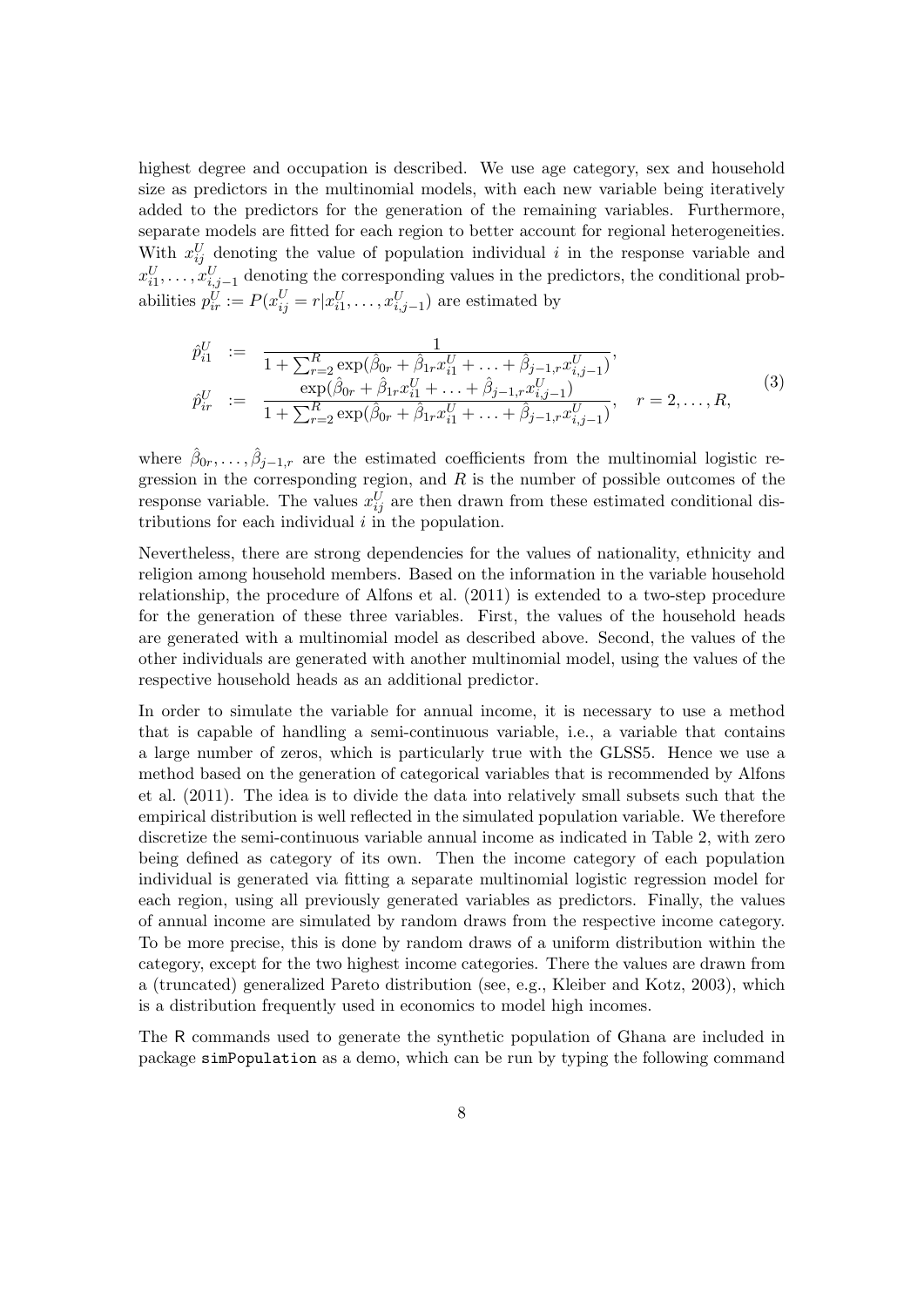into the R console:

### R> demo("ghana", package = "simPopulation")

However, the original GLSS5 data are of course confidential, therefore synthetic GLSS5 data are included in the package and used for the demo.

# 3 Results and Evaluation

In this section, the structure of the simulated categorical variables is evaluated with mosaic plots and contingency coefficients, while the semi-continuous variable annual income is evaluated by investigating the cumulative distribution function as well as producing conditional box plots.

First we create mosaic plots, which are a graphical representation of the cells in a contingency table. The frequencies are thereby represented by the area of rectangles. Figure 2 illustrates the expected and realized frequencies of region, sex and household size  $(left)$ as well as sex, ethnicity and occupation (right). The left plot presents a visualization for the resampled basic household structure, while the right plot also includes selected variables generated with multinomial logistic regression models. Both show very similar structures in the sample and population data, demonstrating the accurate reflection of interactions amongst the categorical variables in the synthetic population. While the left plots are nearly indistinguishable, the plots on the right reveal some minor differences between the sample and population data upon close inspection. These differences



Figure 2: Mosaic Plots of sex, region and household size  $(left)$ , as well as sex, ethnicity and occupation (right)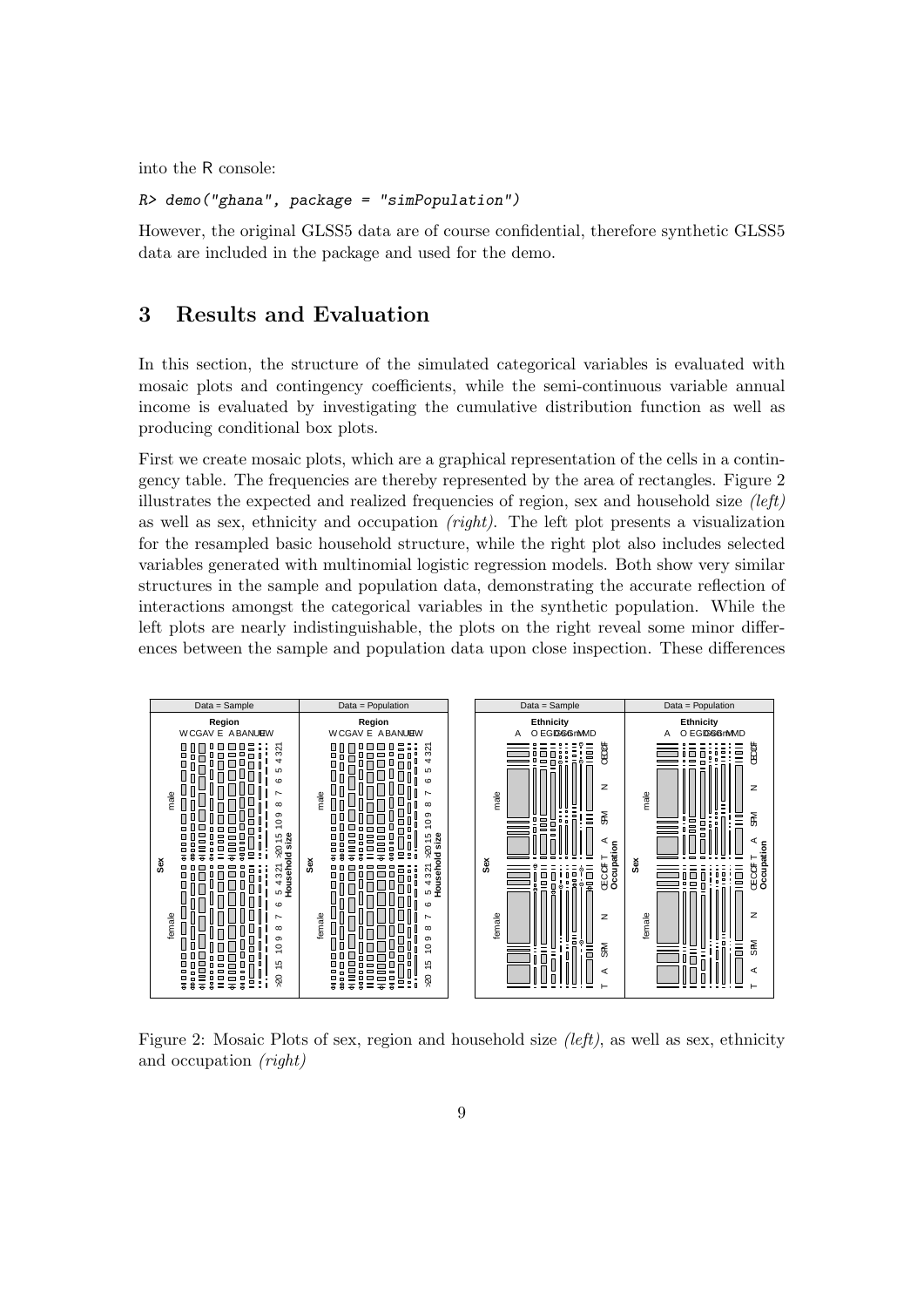|                                                                                                 |  |                          |                 |           |      |      | Table 3: Pearson's pairwise contingency coefficients from the GLSS5 <i>(top)</i> , from the |                           |  |
|-------------------------------------------------------------------------------------------------|--|--------------------------|-----------------|-----------|------|------|---------------------------------------------------------------------------------------------|---------------------------|--|
| synthetic population <i>(middle)</i> , as well as the relative differences in <i>(bottom)</i> . |  |                          |                 |           |      |      |                                                                                             |                           |  |
|                                                                                                 |  | age                      |                 |           |      |      | sex nation ethnic religion highest_degree occupation                                        |                           |  |
|                                                                                                 |  | hsize $\vert 0.41 \vert$ | 0.10            | 0.14      | 0.44 | 0.33 | 0.24                                                                                        | 0.28                      |  |
|                                                                                                 |  |                          | $\circ$ $\circ$ | 0.0000000 |      |      | $\sim$ $\sim$                                                                               | $\triangle$ $\triangle$ 4 |  |

| TIPIVC         | v.±⊥ | v. Lv    | <u>v. 14</u> | い・士士     | ∪⊶ບ      | 0.44           | 0.40       |
|----------------|------|----------|--------------|----------|----------|----------------|------------|
| age            |      | $0.09\,$ | 0.20         | 0.19     | 0.25     | 0.65           | 0.61       |
| sex            |      |          | 0.02         | 0.02     | 0.07     | 0.13           | 0.18       |
| nation         |      |          |              | 0.57     | 0.20     | 0.09           | 0.10       |
| ethnic         |      |          |              |          | 0.62     | 0.24           | 0.19       |
| religion       |      |          |              |          |          | 0.25           | 0.20       |
| highest_degree |      |          |              |          |          |                | 0.62       |
|                | age  | sex      | nation       | ethnic   | religion | highest_degree | occupation |
| hsize          | 0.41 | 0.10     | 0.20         | 0.39     | 0.31     | 0.27           | 0.30       |
| age            |      | 0.09     | 0.12         | 0.15     | 0.20     | 0.63           | 0.60       |
| sex            |      |          | 0.02         | 0.02     | 0.08     | 0.12           | 0.18       |
| nation         |      |          |              | 0.54     | 0.18     | 0.10           | 0.09       |
| ethnic         |      |          |              |          | 0.60     | 0.25           | 0.19       |
| religion       |      |          |              |          |          | 0.27           | 0.20       |
| highest_degree |      |          |              |          |          |                | 0.60       |
|                | age  | sex      | nation       | ethnic   | religion | highest_degree | occupation |
| hsize          | 0.01 | $-0.19$  | 47.83        | $-11.98$ | $-3.94$  | 9.87           | 6.13       |
| age            |      | 0.08     | $-39.34$     | $-24.50$ | $-19.59$ | $-3.26$        | $-2.23$    |
| sex            |      |          | 9.12         | 17.10    | 4.60     | $-2.15$        | $-1.56$    |
| nation         |      |          |              | $-4.91$  | $-8.22$  | 11.07          | $-6.96$    |
| ethnic         |      |          |              |          | $-3.90$  | 3.55           | $-2.07$    |
| religion       |      |          |              |          |          | 6.60           | $-3.52$    |
| highest_degree |      |          |              |          |          |                | $-1.89$    |

are primarily due to the fact that the multinomial models permit simulating combinations that do not occur in the sample, but are in fact likely to occur in reality. When considered in combination with the fact that the expected frequencies of the different combinations are solely determined by the sum of the corresponding sample weights, such slight differences may be interpreted as corrections to the expected frequencies.

Since presenting mosaic plots for all possible combinations of categorical variables would exponentially increase this length of this work, the generated population is further assessed by contingency coefficients. Pearson's coefficient of contingency measures the association amongst categorical variables and is defined as  $P = \sqrt{\chi^2/(n + \chi^2)}$ , where  $\chi^2$  is the test statistic of the  $\chi^2$  test of independence and n is the number of observations (see, e.g., Kendall and Stuart, 1967). Table 3 compares the pairwise contingency coefficients obtained from the sample and the population by their relative differences. Only some coefficients including age or nationality present some degree of error. For age, this can be explained with using age categories rather than age itself in the simulation of the additional variables. Nationality, on the other hand, is dominated by one category (about 98% of the individuals are Ghanaian by birth), leading to a poor  $\chi^2$ approximation. Also the relative difference for the contingency coefficients of sex and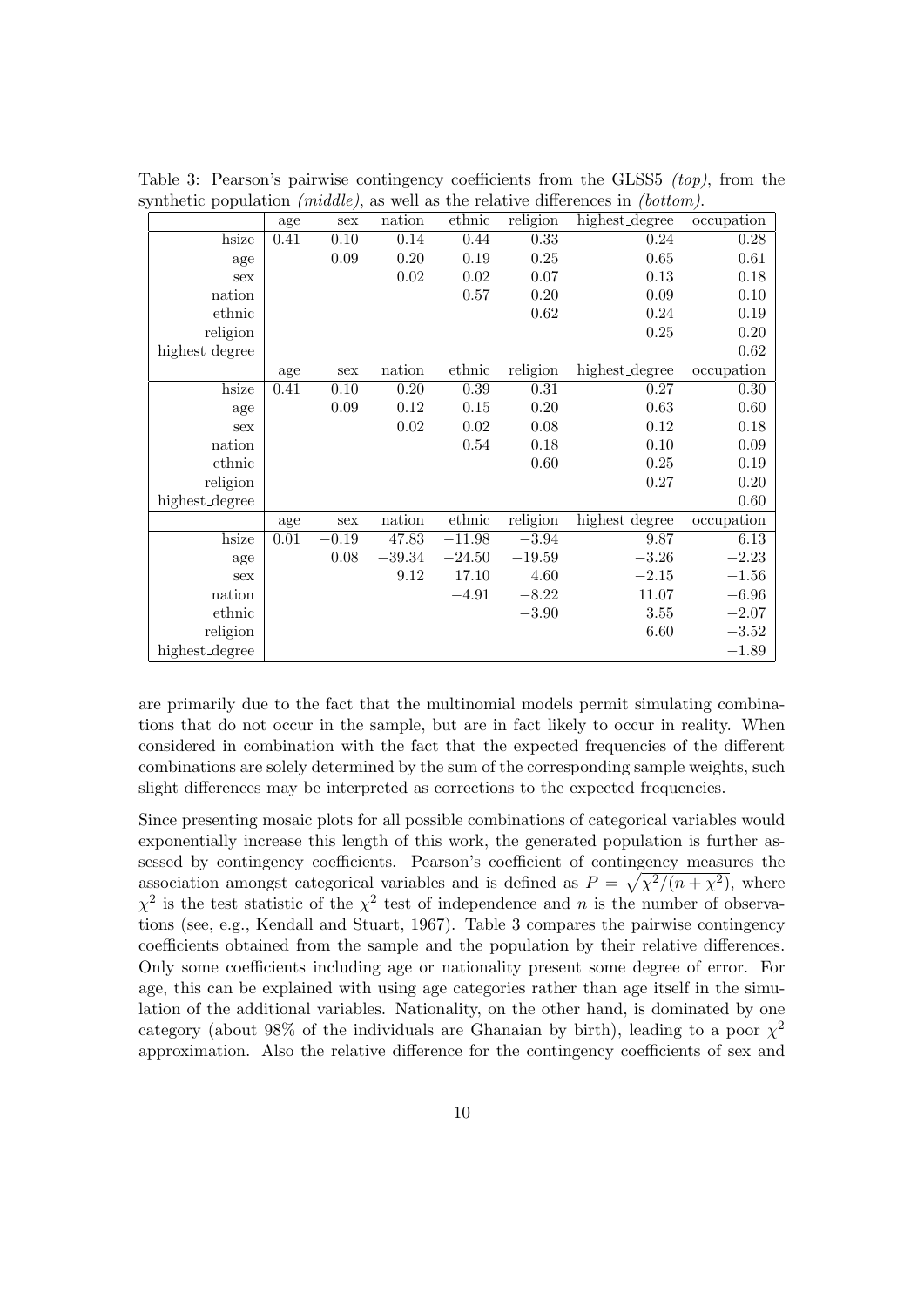ethnicity is rather large, but this is due to the contingency coefficients being close to 0. All in all, the contingency coefficients indicate relatively good association, which we also confirmed by inspecting further mosaic plots that are not shown in this paper.

For simulating annual income, all other variables are used as predictors in models computed for each region. We therefore not only investigate the generated income with respect to the distribution over the entire population, but also with respect to heterogeneities between subgroups. In Figure 3 (*left*), the cumulative distribution functions (CDF) of annual income in the sample and the synthetic population are compared, and indicate an excellent fit. It is also worth noting that about 65% of the individuals have zero income. In the following, the income distribution within and between subgroups is evaluated with box plots. The box plots are therby generated only from the nonzero observations, while the proportion of individuals with nonzero income is reflected in the box widths. Figure 3 *(right)* shows the resulting box plots for annual income with regard to sex. Furthermore, Figure 4 contains box plots of the conditional distributions of annual income with respect to region *(top left)*, ethnicity *(top right)*, occupation *(bottom*) left) and highest degree (bottom right). The proportion of zeros and the distributions of the non-zero observations appear to be in general well reflected in the synthetic population, which again underlines the good fit of the models and illustrates their success in accounting for heterogeneities found in the GLSS5 survey.



Figure 3: Cumulative distribution functions of income (*left*) and box plots of income by sex (right).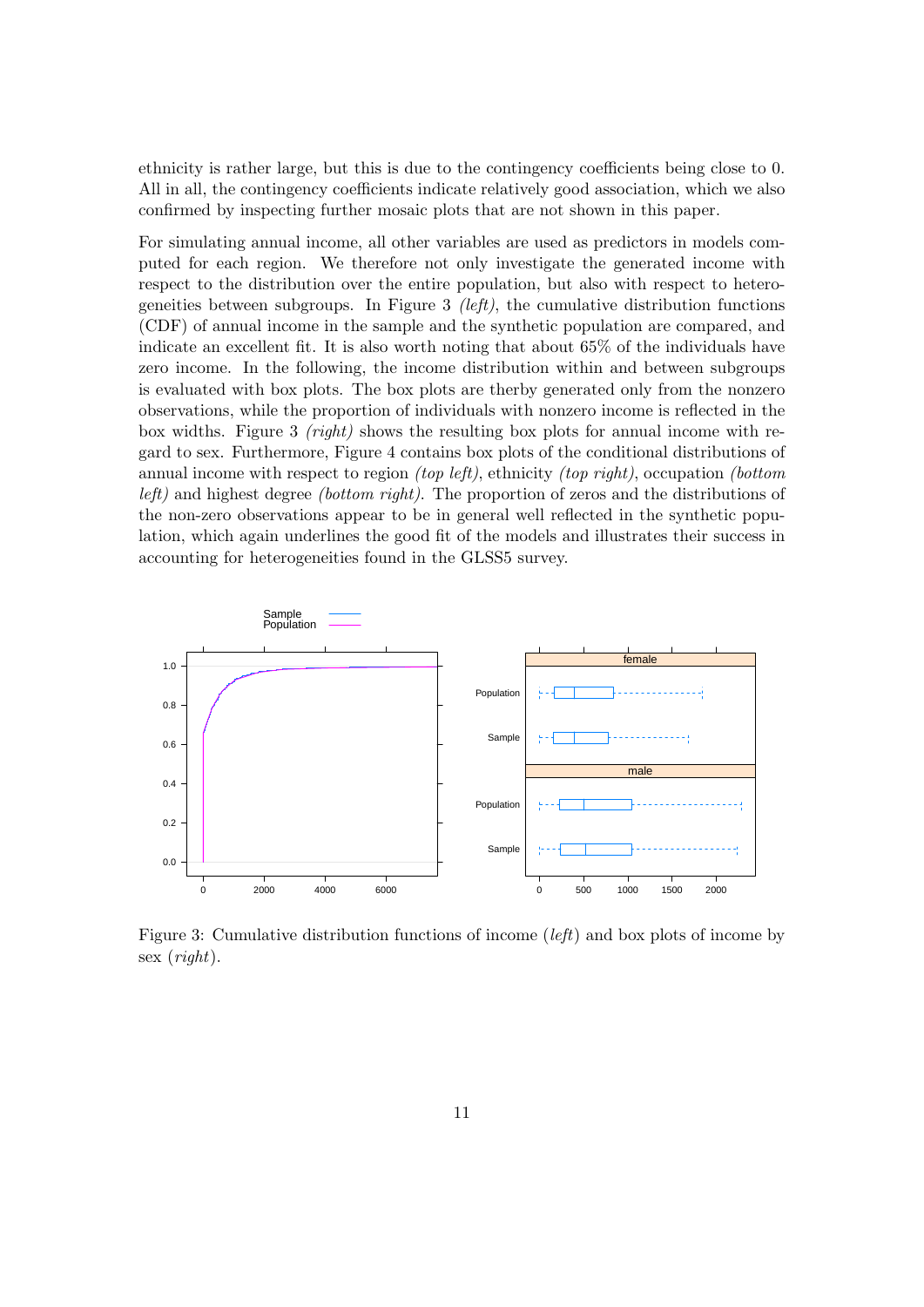

Figure 4: Box plots of income according to region (top left), ethnicity (top right), occupation (bottom left) and highest degree (bottom right).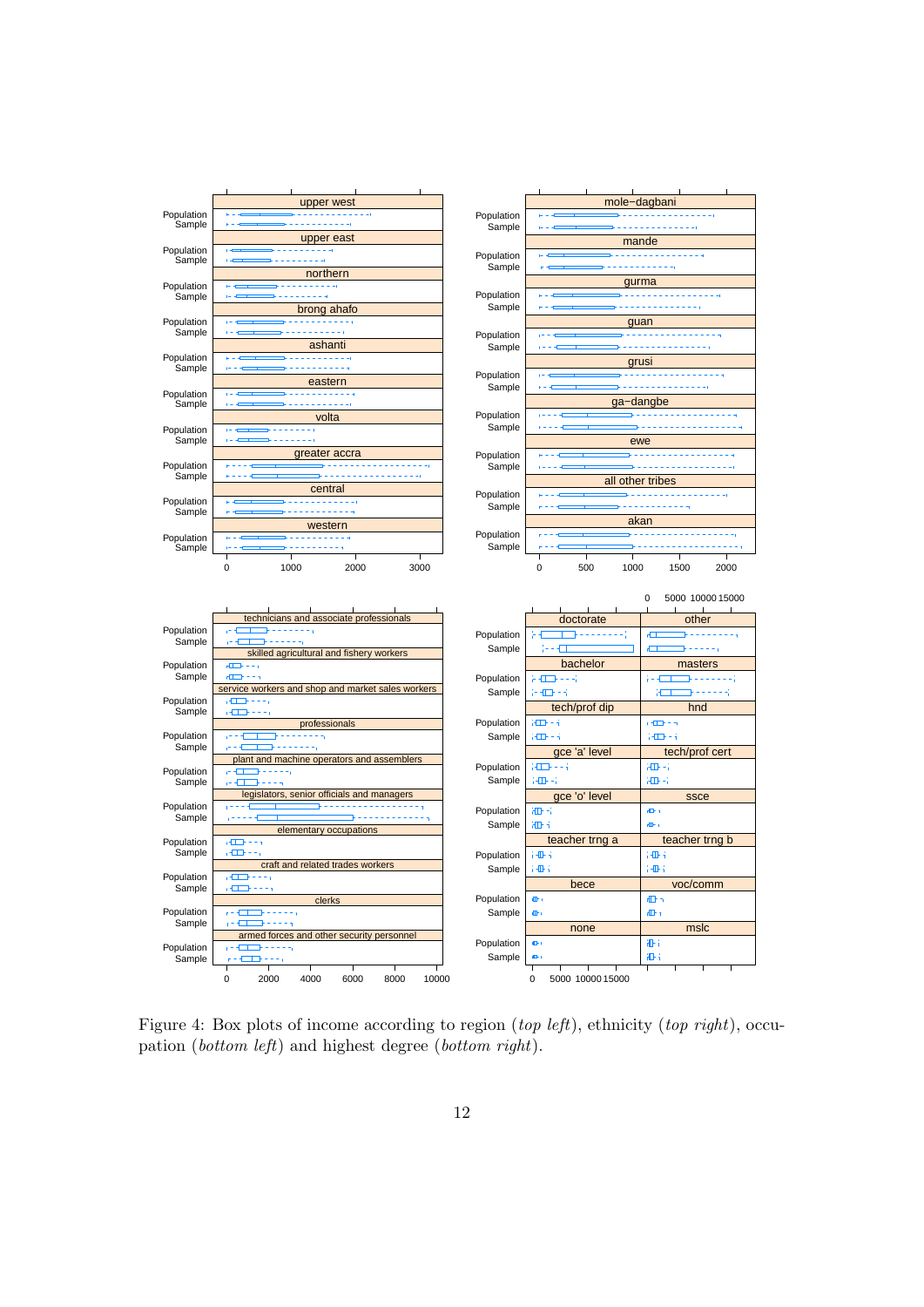# 4 Conclusion

This paper presents a method for generating a synthetic population of Ghana based on the GLSS5 primarily using model based regression methods in order to realize combinations in the synthetic data which are likely, but do not occur in the sample. A comprehensive discussion of the methodology, its application as well as graphical and quantitative means for evaluating the results have been presented, through incorporating the R package simPopulation as well as VIM. The result is a synthetically generated population of 22,620,269 Ghanaians, across all 10 regions and 110 districts, with each person being described in terms of their household structure, individual attributes and income. The evaluation section both graphically illustrates and quantitatively demonstrates the successful application of the proposed method to the GLSS5 for use as the base year data set in the Greater Accra Urban Simulation System (GAUSS). Since only a proportionate number of enumeration areas were selected from each region, a "next step" will be to further disaggregate synthetic household locations, either by a spatial regression method which uses the survey enumeration area's location, or by a modification of the method described by Waddell (2011) which identifies each household within their larger geography and then runs a residential location choice model for all households to choose their dwelling unit at the beginning of the simulation.

Acknowledgments The authors would like to thank the Volkswagen Stiftung for their support of this research as well as associated project work related to simulating urban dynamics in the developing world.

## References

- A. Alfons, S. Kraft, M. Templ, and P. Filzmoser. Simulation of close-to-reality population data for household surveys with application to EU-SILC. Statistical Methods  $\mathcal{B}'$  Applications, 20 (3):383–407, 2011.
- R.J. Beckman, K. Baggerly, and M.D. McKay. Creating synthetic baseline populations. Transportation Research A, 30:415–429, 1996.
- Economic Growth Center, Yale University and Institute of Statistical, Social and Economic Research, University of Ghana, Legon. EGC/ISSER Socio-Economic Panel Survey Code Book. Technical report, 2009.
- T. Frazier. Powering Accra: Projecting Electricity Demand for Ghana's Capital City. Number 85 in Ecology and Development Series. Cuvillier Verlag Göttingen, 2011a.
- T. Frazier. Transforming Accra towards a sustainable future: Comprehensive land use planning and the Greater Accra Urban Simulation System (GAUSS). Viewpoints, V, 2011b. URL http://ugec.org/docs/ViewpointsV\_final.pdf.
- Ghana Statistical Service. Ghana living standard survey: Report of the fifth round. Technical report, Ghana Statistical Service, 2008.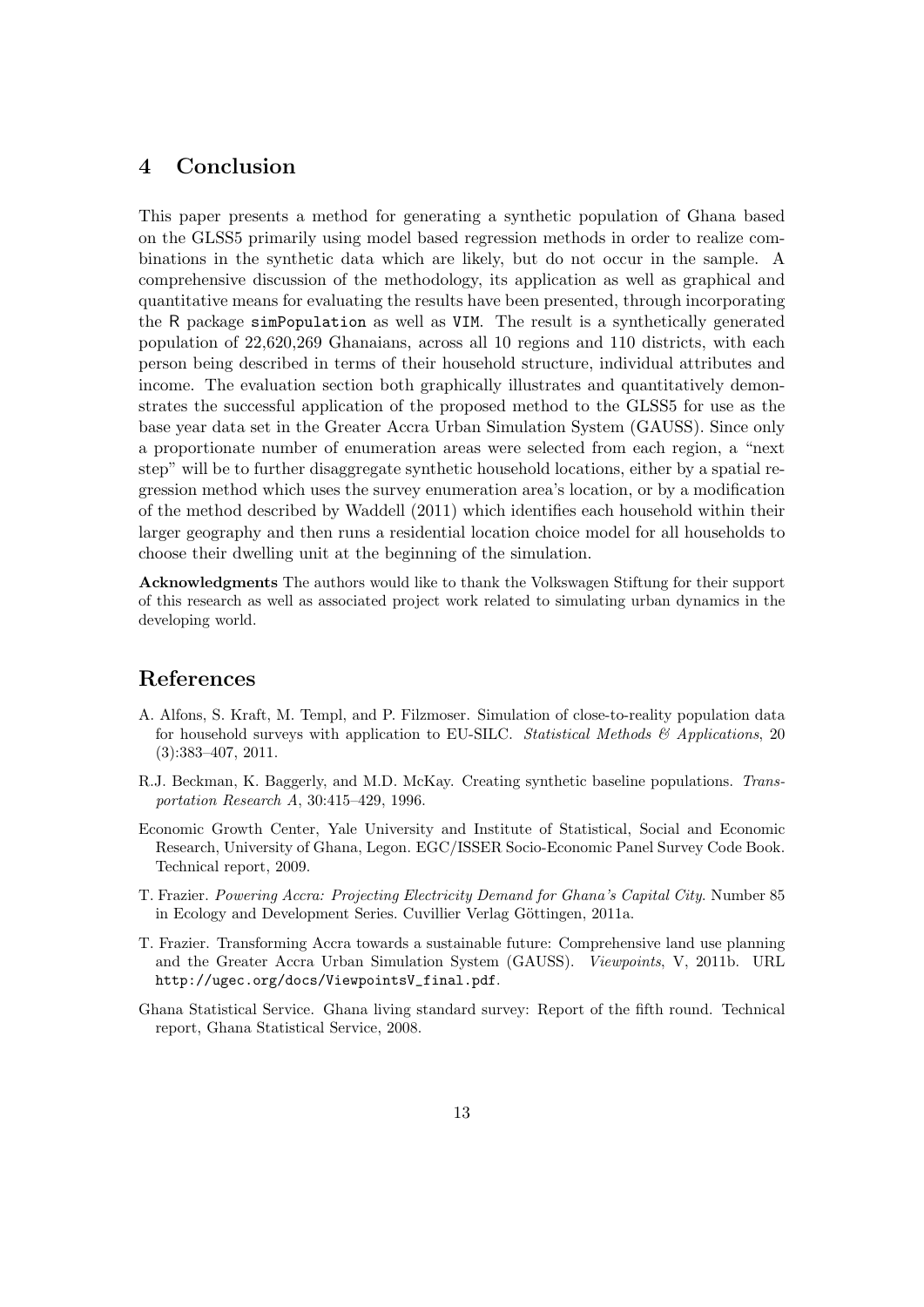- J.C. Gower. A general coefficient of similarity and some of its properties. Biometrics, 27(4): 857–871, 1971.
- J.Y. Guo and C.R. Bhat. Population synthesis for microsimulating travel behavior. Transportation Research Record: Journal of the Transportation Research Board, 2014:92–101, 2007.
- K. Harland, A. Heppenstall, D. Smith, and M. Birkin. Creating realistic synthetic populations at varying spatial scales: A compariatve critique of population syntheis techniques. Journal of Artificail Societies and Social Simualtions, 15, 2012.
- Z. Huang and P. Williamson. A comparison of synthetic reconstruction and combinatorial optimisation approaches to the creation of small-area microdata. Working Paper, Department of Geography, University of Liverpool, 2001.
- M.G. Kendall and A. Stuart. The Advanced Theory of Statistics, volume 2. Charles Griffin & Co. Ltd., London, 2nd edition, 1967.
- C. Kleiber and S. Kotz. Statistical Size Distributions in Economics and Actuarial Sciences. John Wiley & Sons, Hoboken, New Jersey, 2003. ISBN 0-471-15064-9.
- R. Münnich and J. Schürle. On the simulation of complex universes in the case of applying the German Microcensus. DACSEIS research paper series No. 4, University of Tübingen, 2003.
- R. Münnich, J. Schürle, W. Bihler, H.-J. Boonstra, P. Knotterus, N. Nieuwenbroek, A. Haslinger, S. Laaksonen, D. Eckmair, A. Quatember, H. Wagner, J.-P. Renfer, U. Oetliker, and R. Wiegert. Monte Carlo simulation study of European surveys. DACSEIS Deliverables D3.1 and D3.2, University of Tübingen, 2003.
- D.R. Pritchard and E.J. Miller. Advances in population synthesis: Fitting many attributes per agent and fitting to household and person margins simulataneously. Transportation, 2009.
- T. Raghunathan, J. Reiter, and D. Rubin. Multiple imputation for statistical disclosure limitation. Journal of Official Statistics, 19:1–16, 2003.
- R Development Core Team. R: A language and environment for statistical computing. R Foundation for Statistical Computing, Vienna, Austria, 2011. URL http://www.R-project.org. ISBN 3-900051-07-0.
- J. Reiter. Using multiple imputation to integrate and disseminate confidential microdata. International Statistics Review, 77:179–195, 2009.
- D. Rubin. Discussion: Statistical disclosure limitation. Journal of Official Statistics, 9:461–468, 1993.
- J. Ryan, H. Maoh, and P. Kanaroglou. Population synthesis: Comparing the major techniques using a small, complete population of firms. Working Paper, Center for Spatial Analysis, McMaster University, 2007.
- M. Templ, A. Kowarik, and P. Filzmoser. Iterative stepwise regression imputation using standard and robust methods. Computational Statistics & Data Analysis,  $55(10):2793-2806$ ,  $2011$ .
- M. Templ, A. Alfons, and P. Filzmoser. Exploring incomplete data using visualization techniques. Advances in Data Analyis and Classification, 2012. DOI 10.1007/s11634-011-0102-y, to appear.
- P. Waddell. UrbanSim: Modeling urban development for land use, transportation and environmental planning. Journal of the American Planning Association, 68:297–314, 2002.